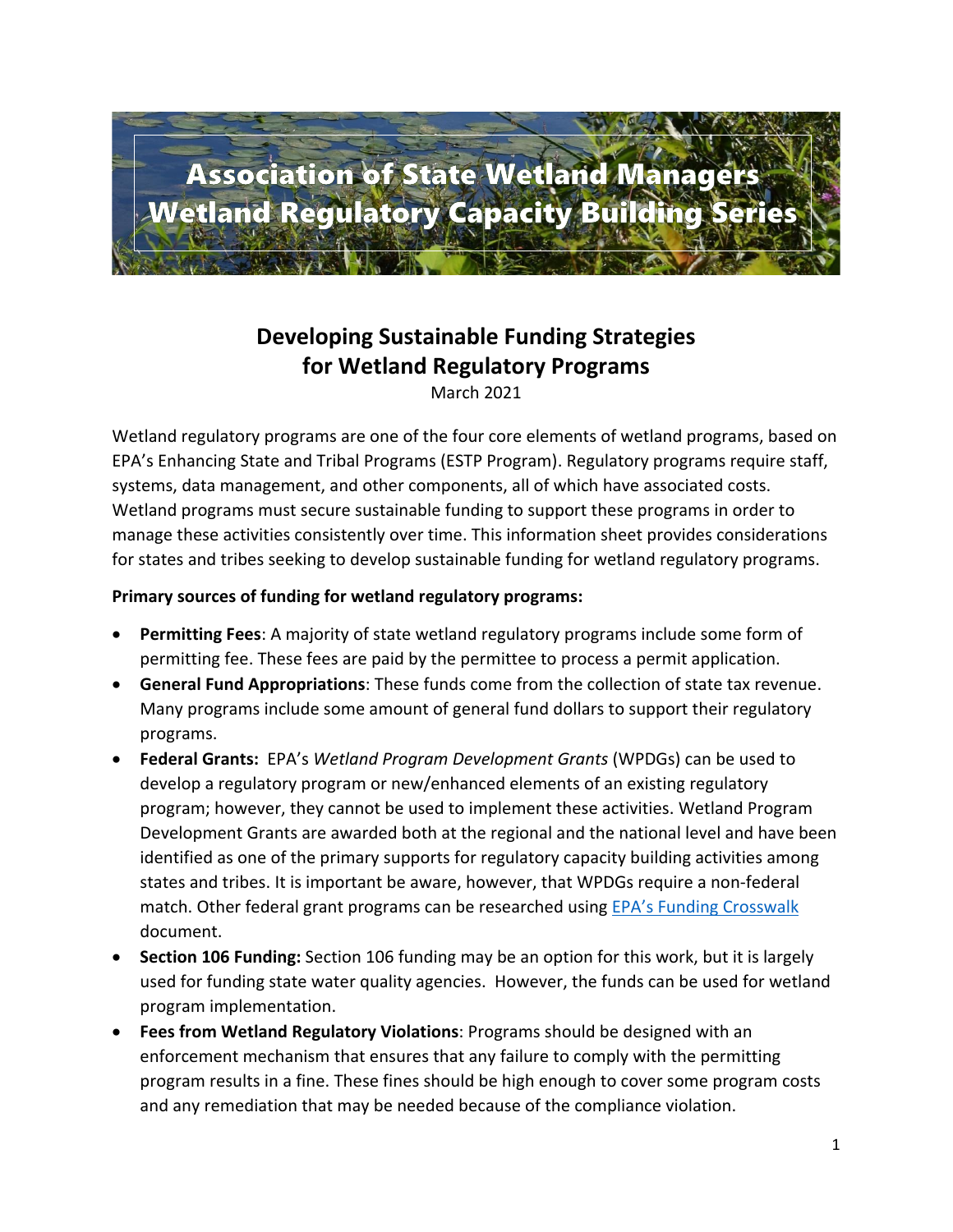• **Integration and Partnerships with Other Agencies/Organizations**: Partnering with other agencies and integrating programs can help both parties save money while increasing program effectiveness.

#### **Common Characteristics of Strong, Sustainable Regulatory Funding Programs**

Most experts recommend that a state or tribe rely on a mix of funding sources, instead of just one. Some of the most sustainable regulatory programs in the U.S. include permitting fees, a percentage of general funding, and a strong reliance on EPA Wetland Program Development grants during the planning and development of key regulatory program components.

State agency regulatory program funding plans should make the economic case for a proposed regulatory budget based on:

- The estimated volume of applications (predicted into the future; including a reasonable range from high to low for the estimate);
- The amount of staff time dedicated to processing permits; and
- The political will around setting or revising fees or other allocations.

### **Funding Structures**

Permitting fee structures can take on many different forms. Some states keep their permitting fees low and find additional sources (such as general fund dollars, conservation stamps or other programs that bring in funds). Other states have different levels of fees for different types of permittees (e.g., homeowners have low fees, but businesses have high fees). States and tribes may need to change their funding allocations or fee structures to support a changing program. Contact states directly to understand their current permitting fees and other funding sources.

#### **Planning questions to consider internally:**

- Who within the jurisdiction is paying fees and fines primarily (homeowners, developers, businesses)?
- Are the proposed fees equitable for different groups of permittees?
- Will the proposed fees cover the full costs of the regulatory program or only partial? If partial, what other sources of funding are possible?
- Will fees go to the program directly or through a general fund?
- Has the volume of permits changed over time or is it expected to change over time? If so, how will this impact your budget?
- Has the need for additional staff, equipment, supplies, or services changed over time? If so, how will this impact your budget?

#### **Differences Between State Agencies**

As a state plans its funding strategy, it is important to understand which agency or agencies will need funding to support the regulatory program and what the requirements/limitations around